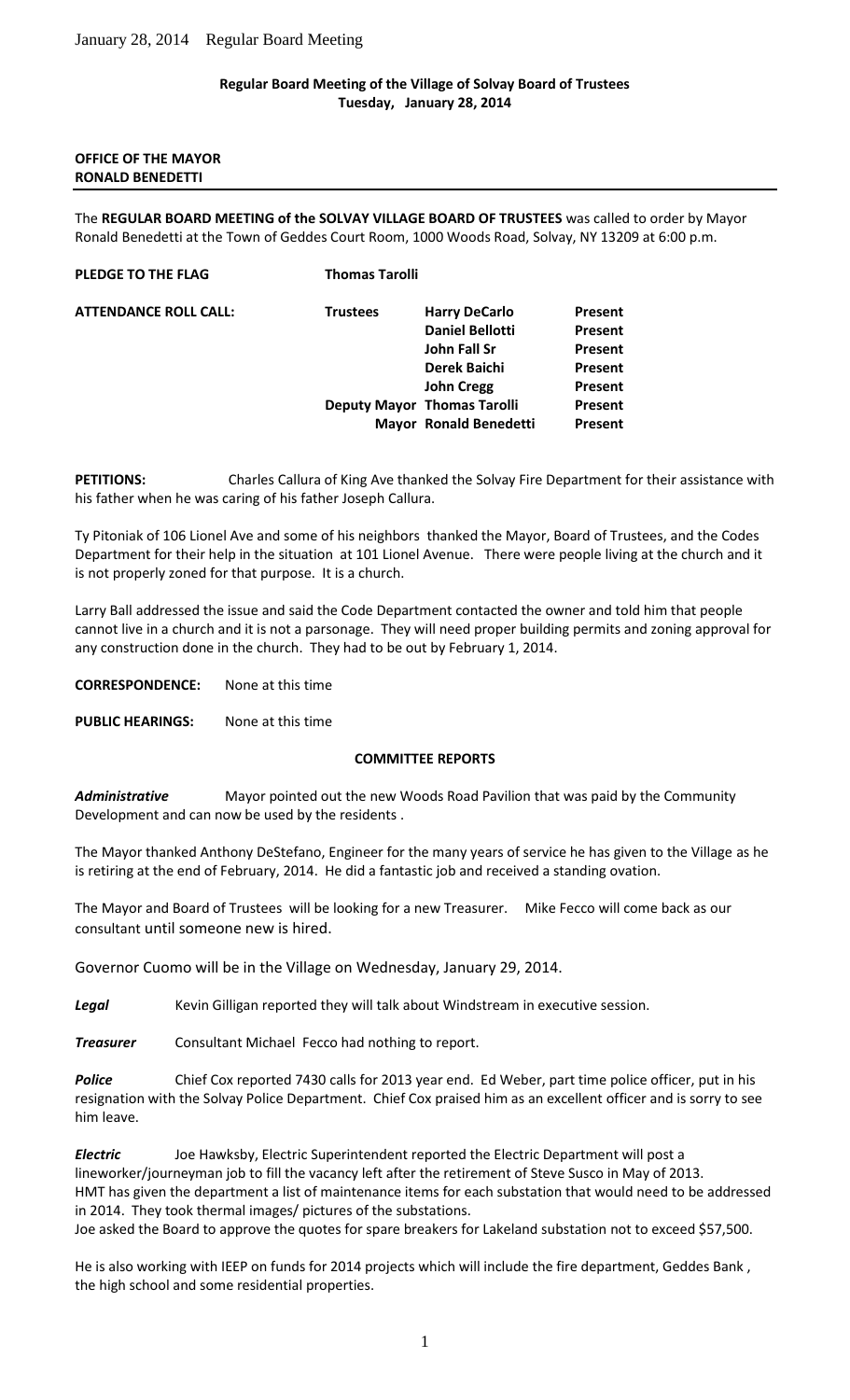Dave Au and Joe Hawksby showed and explained two pieces of line equipment for safety and reliability. Also he showed the new animal guards that will be placed on poles so the squirrels cannot knock the power out.

**DPW/Highway** Mark Cazzolli reported the highway the department has been out salting the roads quite a bit this month. We are a little over the salt usage and more salt has been ordered. Equipment is holding out pretty good. Work force is small and but they are doing an outstanding job. Hats off to the DPW guys for showing up.

The department has been working the sidewalk issues. They have been trying to keep them clear but more damage has been done due to the "wings." The shelter on the tennis court went very well and did an outstanding job. They did a nice job and by this spring, the residents will be able to use them.

**Library** Elizabeth Loftus reported:

### **Collections and Services**

Typically we see a decrease in our December circulation because of the holidays. However, our circulation was up in December compared to December 2012 as was our computer usage. The circulation increase may have been due to the addition of Rapid Reads and other new materials we are featuring at the Library. We recorded 808 computer sessions compared to 723 the previous December.

Rapid Reads have really taken off although we introduced them at the height of the holiday season. Patrons have commented that they like finding these titles on the shelf and don't find it challenging to read them in a week. We have also introduced Fast Flicks which are popular dvds that we are loaning for 3 days only and like Rapid Reads are non-holdable.

We asked patrons to complete the Impact Survey through December 18 and despite the low number of respondents, we received some great feedback from people who use our computers. The reports furnished are great tools for outcome based metrics, something that the library system would like to gather more of.

### **Personnel and Training**

Loretta Hughes and I attended the mandatory Sensitivity Training Class on December 18. This training was summarized for all Solvay Library staff.

Attended Suburban Library Director's Meeting on January 7 at East Syracuse Library. OCPL is introducing new procedures to expedite materials delivery throughout the system.

All of our circulation desk staff assists patrons with the public computers but we have one staff person who offers in depth training and on whom we and the patrons depend. Brian Rowlands is our tech person and received a compliment from a patron on January10. I prepared a formal letter of recognition to give Brian for his personnel file and forwarded copies to the Library Board and Mayor Benedetti. In preparing this letter I inquired if the Village had something formal to recognize staff and was told that staff would certainly appreciate a way for residents to voice their appreciation. I will share some of our visitor satisfaction forms from the Library with Gail Tarolli.

Sadly, two of our part-time clerks are resigning this week. Longtime staff member Nancy DeGilio is resigning her regular position this week. She is going to continue as a substitute but we will miss seeing her every week. Patrons are sure to miss her as she is always extremely helpful and kind to everyone. We will also miss David Hubert who has tendered his resignation. We will be interviewing to replace at least one or both of them by next month.

### **Library Visibility and Community Outreach**

I continue visiting Learn As You Grow Day Care each Wednesday morning to read to four groups of children ranging in age from 18 months to 4 years old.

I contacted the BASCOL After School Program which has a site at Solvay Elementary and discussed partnering with them to deliver Children's Services. The site director contacted me on January 8 about bringing kindergartners and first graders to the library for an after school read-aloud once a week beginning in February. I Visited Solvay Middle School on December 19 to distribute flyers.

Contacted Solvay High School Principal about having students in their library courses volunteer or work at the Library. The Principal is looking into lining up some students.

#### **Programs and Meeting Room Use**

In December the library sponsored 13 programs for kids which were attended by 37 children. 17 attended the 3 programs offered for adults. 9 groups used our meeting rooms with 45 people attending those meetings. The Superhero Alter Ego program presented in conjunction with the Everson Exhibit, *Art of Video Games* on January 3 drew a small but appreciative audience. There were three middle school boys who came together and interacted well with the Everson presenters to produce their own superhero. The Handwriting Analysis program presented by Blanche Sabene at the regular Library Adult Social was well-received by over a dozen people. The Italian conversation group Parliamo un po' had a good start on January 22 with 7 people in attendance. This past Sunday we offered a Toddlers Tango program that drew over 20 toddlers and parents.

In response to a call for projects from area libraries, I submitted a proposal for the iSchool's course on Planning, Marketing and Assessing Library Services to assess our provision of children's services and ways we can go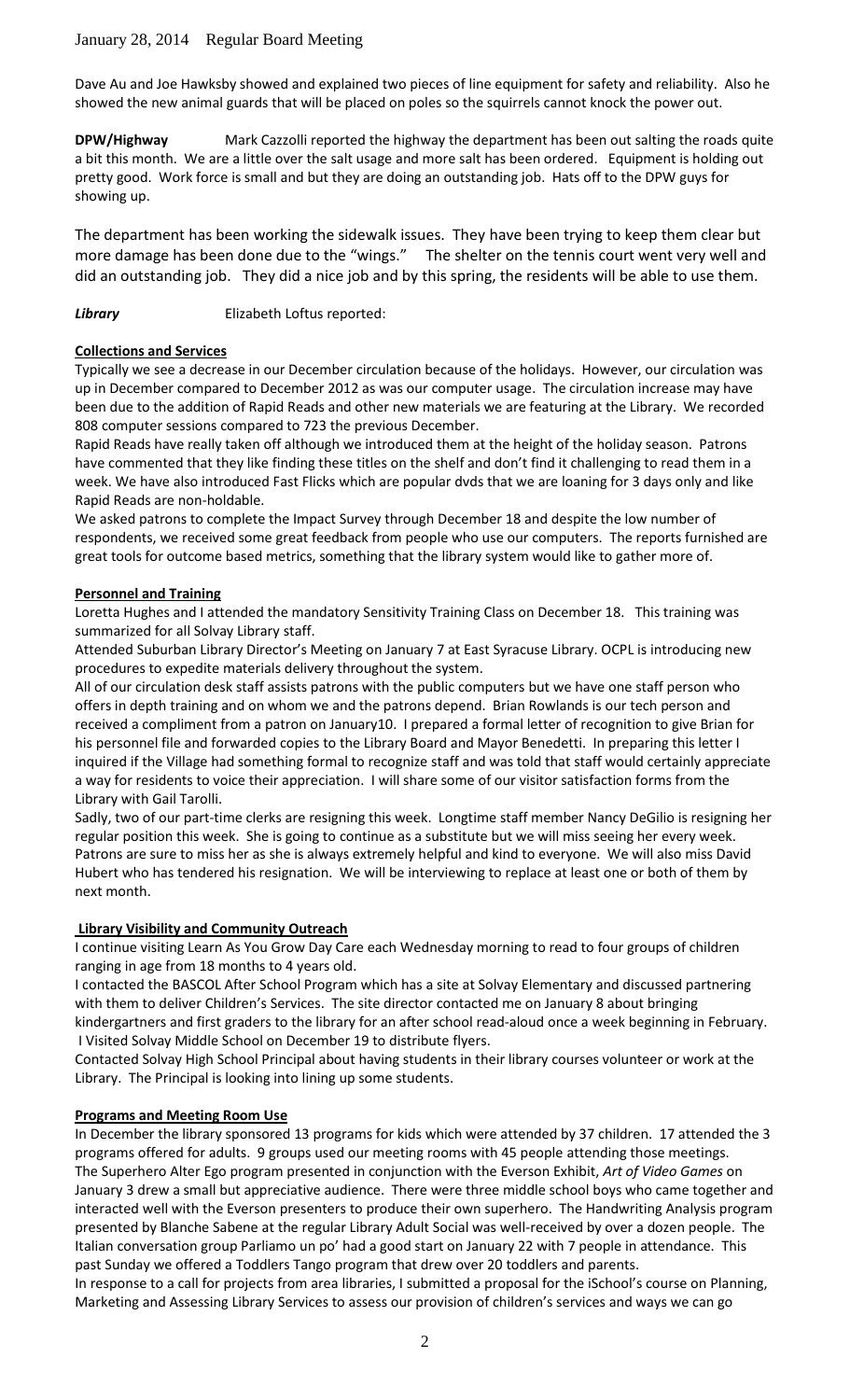forward despite not having ideal staffing. Our proposal was accepted and we have a team of four graduate students working on evaluation of our children's area and services.

### **Building**

Work on the replacement windows has been completed.

It was a busy month for end of the year inspections. In addition to the sprinkler system, CNY Elevator Inspections inspected the elevator and Notifier tested and inspected our fire alarm system. Time Warner was also called in to adjust some of our security cameras because of blurry images. We had no heat in the work areas of the library and called Alberts to come in December 28 to rectify this.

This has been a challenging winter thus far between the snow and extremely cold temperatures. The Highway Department has done a good job of keeping our walkways and parking lots plowed although patrons complain when the parking lot snow is pushed against the curbs making them difficult to climb over. We did close early on January 2 when the snow just kept falling and neighboring schools and libraries were all closing. Elizabeth Loftus, Interim Director

*Codes* Tom Tarolli thanked Larry Ball and Peter Albrigo for helping with the 101 Lionel Ave issue and taking care of the situation. Also for the residents for bringing it up to our attention of the Board and Codes Dept. There will be a Public Hearing for the Nuisance Law that will help take care of the houses that have been causing nuisances. This will hopefully help the police.

Larry Ball, Code Officer will pursue a Grant application through NYS to digitize all the code records -software desk top scanner to access the records. We will apply the grant with NYS Archives so you can between the Town of Geddes and Village. With the combined services, this will help with schedules, inspections etc.

### *Stormwater* Anthony DeStefano reported on Stormwater

# **West Side Trunk Sewer Rehabilitation Project Update**

- We're expecting the contract with D.E. Tarolli to be returned to the Village in the coming week or so.
- $\checkmark$  Assuming everything is in order, construction will begin shortly thereafter.
- $\checkmark$  Once a start date is identified, we'll be providing Onondaga County Department of Water Environment Protection with that information.

# **Solvay-Geddes Youth Center Bioretention Project Update**

- The Village Engineer has discussed the project with the new Solvay Tigers President, Dave Scrimale.
- $\checkmark$  The attorneys for the Village and Solvay Tigers will begin discussions shortly concerning easements for the project's construction and maintenance.

# **Engineering Report**

# **Community Development Block Grant Applications**

- Village Engineer needs to meet with Board to finalize project submissions and approval of the Consolidated Plan at the February Board meeting.
- $\checkmark$  Community Development Block Grant applications are due March 21, 2014.

#### **RESOLUTIONS:**

1. Authorization from the Board of Trustees to approve the minutes from the December 17, 2013 Regular Board Meeting and the Reading of the Minutes be herewith dispensed.

| <b>MOTION:</b> | John Fall Sr  |                       |
|----------------|---------------|-----------------------|
| <b>SECOND:</b> | Derek Baichi  |                       |
| AYES:          | <b>NAYES:</b> | <b>MOTION CARRIED</b> |

2. Authorization from the Board of Trustees to pay C&S Engineers \$7782.50 for services rendered form 1/23/13-12/31/13

| <b>MOTION:</b> | <b>Daniel Bellotti</b> |                       |
|----------------|------------------------|-----------------------|
| <b>SECOND:</b> | <b>Thomas Tarolli</b>  |                       |
| AYES:          | <b>NAYES:</b>          | <b>MOTION CARRIED</b> |

3. Authorization from the Board of Trustees to pay Costello, Cooney & Fearon, PLLC \$13,812.18 for services rendered for the month of December 2013. **MOTION: John Cregg**

| <b>SECOND:</b> | <b>Harry DeCarlo</b> |                       |
|----------------|----------------------|-----------------------|
| AYES:          | <b>NAYES:</b>        | <b>MOTION CARRIED</b> |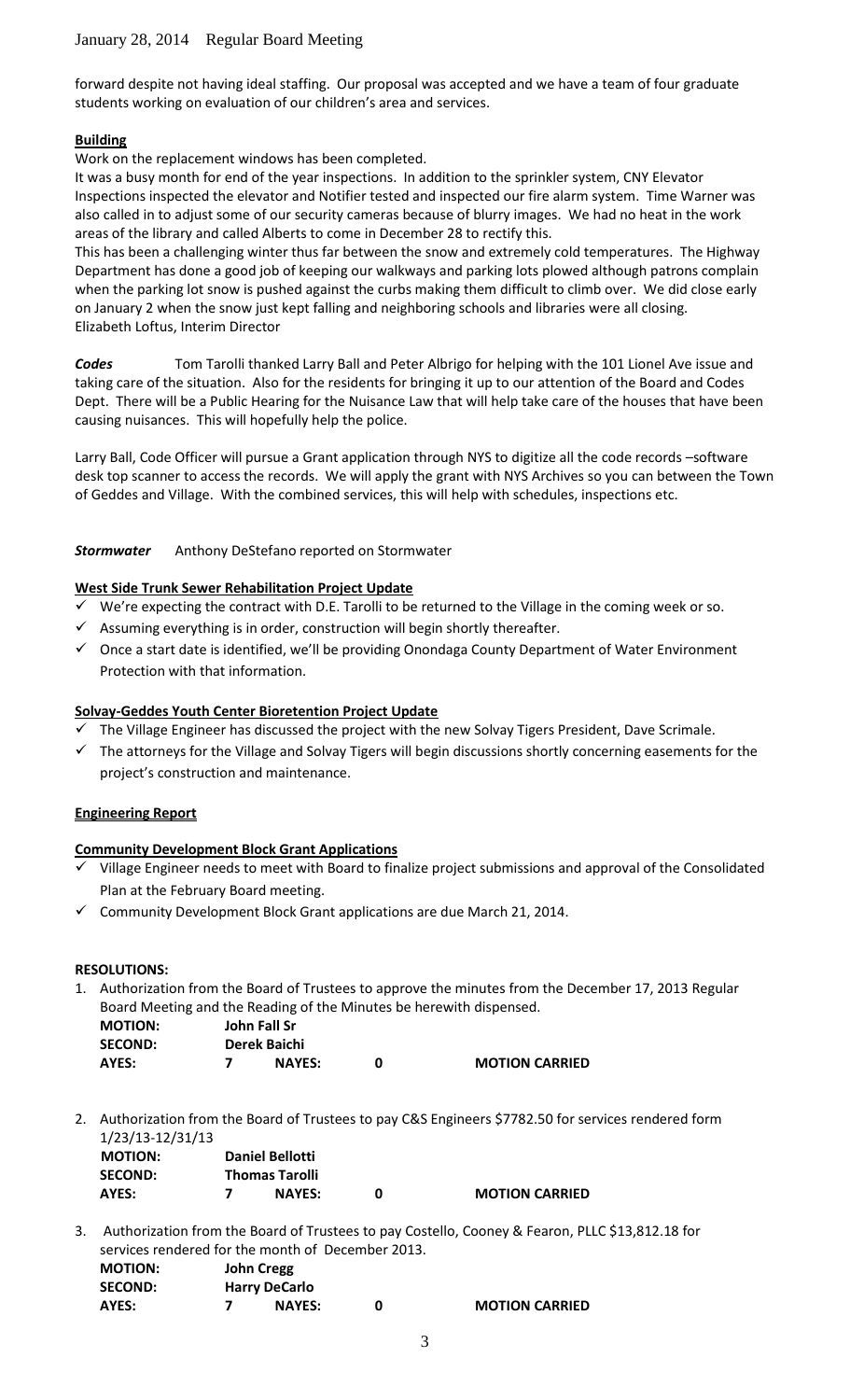4. Authorization from the Board of Trustees to approve the Budget Modifications:<br> **MOTION:** Harry DeCarlo **Harry DeCarlo** 

| <b>SECOND:</b> | <b>Thomas Tarolli</b> |   |                       |       |
|----------------|-----------------------|---|-----------------------|-------|
| AYES:          | <b>NAYES:</b>         | n | <b>MOTION CARRIED</b> |       |
|                |                       |   |                       | newly |

|                |              | (as modified) | proposed      | modified      |
|----------------|--------------|---------------|---------------|---------------|
|                |              | Current       | <b>Budget</b> | <b>Budget</b> |
| <b>Account</b> | <u>Title</u> | <b>Budget</b> | <u>Mod</u>    | Amount        |
| Revenue        |              |               |               |               |

| 415600A | <b>Safety Inspection Fees</b>             | 15,000  | (14,000) | 1,000                    |
|---------|-------------------------------------------|---------|----------|--------------------------|
| 415610A | <b>Safety Registration Fees</b>           | 10,000  | (9,000)  | 1,000                    |
| 424010A | Interest Income on Deposits               | 1,200   | (400)    | 800                      |
| 425550A | Permits                                   | 4,400   | 600      | 5,000                    |
| 426210A | Seized and Forfeited Property             |         | 3,160    | 3,160                    |
| 426650A | Sale of Equipment                         |         | 910      | 910                      |
| 427700A | <b>Other Authorized Revenues</b>          | 50      | 4,125    | 4,175                    |
| 440890A | <b>Federal Aid</b>                        | 190     | (190)    | $\overline{\phantom{0}}$ |
| 430890A | State Aid                                 |         | 190      | 190                      |
| 435890A | State Aid - Safer Roads &<br><b>CHIPS</b> | 100,000 | 19,393   | 119,393                  |
|         |                                           |         |          |                          |
|         |                                           | 130,840 | 4,788    | 135,628                  |

#### **Expenses**

| 5312.01A | Police - Vehicle Repairs          | 5,209   | 10,000     | 15,209            |
|----------|-----------------------------------|---------|------------|-------------------|
| 5312.05A | Police - Fuel                     | 22,566  | 15,000     | 37,566            |
| 5312.20A | Police - Telephone                | 6,640   | 5,600      | 12,240            |
| 531204A  | Police - Other                    | 15,600  | (15,600)   | $\qquad \qquad -$ |
| 551102A  | Street Maintenance - Equip.       |         | 22,242     | 22,242            |
| 551103A  | <b>Street Maintenance - CHIPS</b> | 100,000 | 19,393     | 119,393           |
| 590108A  | <b>Employee Retirement System</b> | 224,167 | (6, 271)   | 217,896           |
| 590158A  | Police Retirement System          | 359,678 | (103, 442) | 256,236           |
| 590508A  | NYS Unemployment                  |         | 1,620      | 1,620             |
| 590558A  | Disability Insurance              |         | 1,000      | 1,000             |
| 519304A  | <b>Contingent Account</b>         |         | 55,246     | 55,246            |
|          |                                   |         |            |                   |
|          |                                   | 733,860 | 4,788      | 738,648           |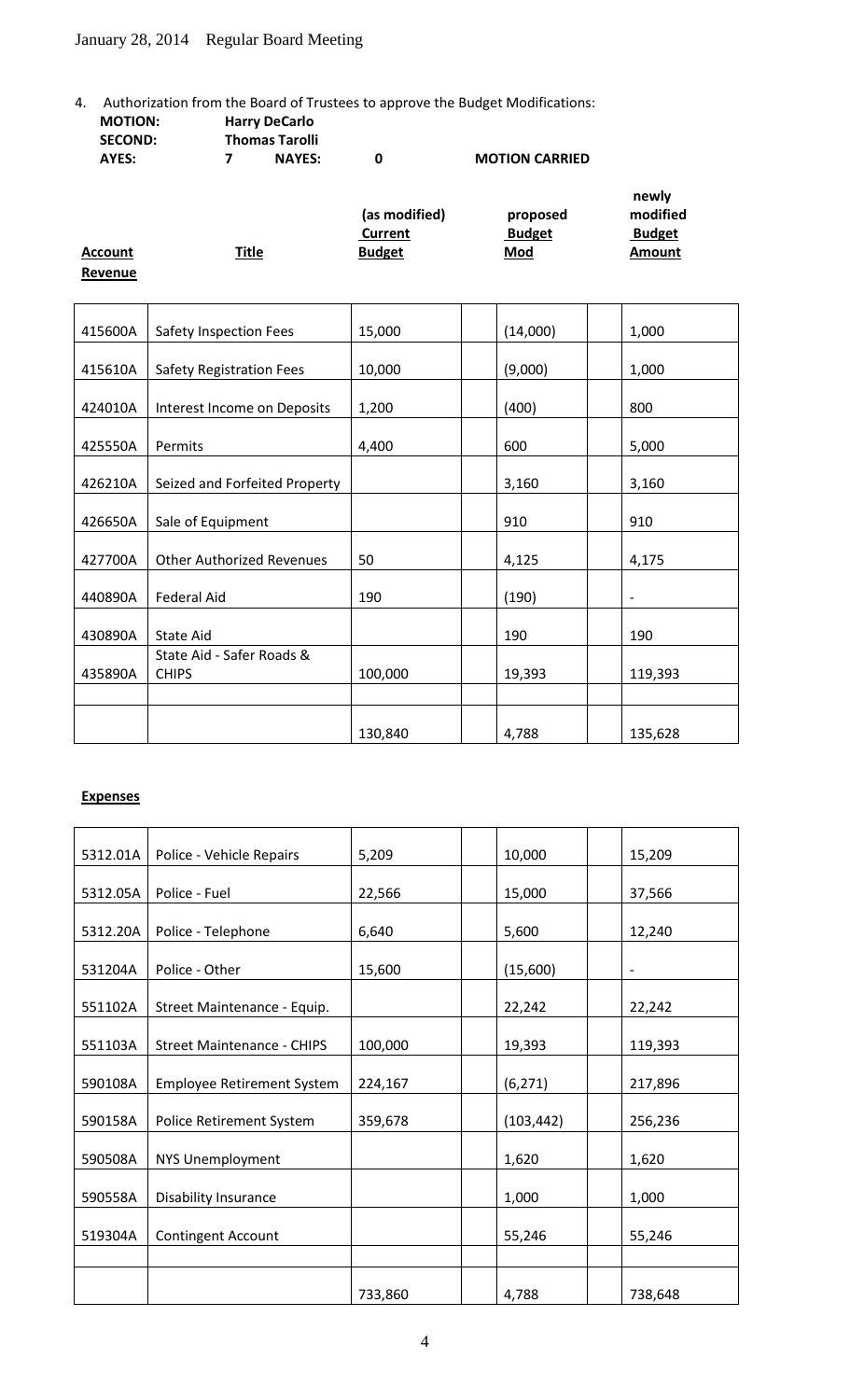5. Introducing proposed Local Law A of 2014, amending Chapter 120 of the Village of Solvay Code related to "Nuisances", determining that the Village Board will act as lead agency, there are no other involved agencies, the enactment of this proposed local law is a Type 2 action, thus concluding the SEQR process and that a public hearing to consider this local law will be held at the February 25, 2014 regular meeting of the Solvay Village Board, all in accordance with the full resolution that has been circulated to the Village Board of Trustees.

**Trustee Tarolli** introduced proposed Local Law No. A-2014 to amend Chapter 120 (titled "Nuisances") of the Code of the Village of Solvay at: 1) Chapter 120-2 by redefining "Public Nuisance" to no longer include loitering; 2) Chapter 120-4(C) by changing the number of incidents that must occur within a one (1) year period at a particular premise from two (2) to four (4); and 3) Chapter 120-11(C) by designating a three (3) member hearing panel, one (1) member each appointed by the Code Enforcement Officer, the Chief of Police and the Chairman of the Zoning Board of Appeals, seconded by **Trustee DeCarlo:**

**WHEREAS,** no other agency has the legal authority or jurisdiction to approve or directly undertake the enactment of a local law in the Village of Solvay, such that there are no other involved agencies within the meaning of the New York State Environmental Quality Review Act (SEQR) with respect to the proposed enactment of said Local Law.

#### **NOW, THEREFORE,** it is

**RESOLVED AND DETERMINED,** that this Board shall act as lead agency, the enactment of proposed Local Law A-2014 is a Type II Action and will have no adverse impact on the environment, in accordance with 6 NYCRR Part 617; and it is further

**RESOLVED,** that the Village Board shall conduct a public hearing as to the enactment of proposed Local law No. A-2014 at the Town of Geddes Town Hall, 1000 Woods Road, in the Village of Solvay, on February 25, 2014, at 6:00 p.m., or as soon thereafter as the matter can be heard, at which time all persons interested in the subject shall be heard.

The question of the adoption of the foregoing resolution was duly put to a vote and upon roll call, the vote was as follows:

| <b>Daniel Bellotti</b>  | <b>Trustee</b> | <b>Voted</b> | Yes        |
|-------------------------|----------------|--------------|------------|
| John Fall, Sr.          | <b>Trustee</b> | <b>Voted</b> | Yes        |
| <b>Thomas Tarolli</b>   | <b>Trustee</b> | <b>Voted</b> | Yes        |
| <b>John Cregg</b>       | <b>Trustee</b> | <b>Voted</b> | Yes        |
| <b>Derek Baichi</b>     | <b>Trustee</b> | <b>Voted</b> | <b>Yes</b> |
| <b>Harry DeCarlo</b>    | <b>Trustee</b> | <b>Voted</b> | <b>Yes</b> |
| <b>Ronald Benedetti</b> | <b>Mayor</b>   | Voted        | Yes        |

The foregoing Resolution was thereupon declared duly adopted. **DATED: January 28, 2014**

6. Authorization from the Board of Trustees to hire a Line Worker II/Journeyman in the Electric Department to replace an employee who retired.

| <b>MOTION:</b> | John Fall Sr      |
|----------------|-------------------|
| <b>SECOND:</b> | <b>John Cregg</b> |

Derek Baichi moved and Daniel Bellotti seconded to table the motion until next month.

| <b>Harry DeCarlo</b>                                              | <b>Trustee</b> | <b>Voted</b> | <b>NO</b>  |
|-------------------------------------------------------------------|----------------|--------------|------------|
| <b>Daniel Bellotti</b>                                            | <b>Trustee</b> | <b>Voted</b> | <b>Yes</b> |
| John Fall Sr                                                      | <b>Trustee</b> | <b>Voted</b> | <b>NO</b>  |
| Derek Baichi                                                      | <b>Trustee</b> | Voted        | Yes        |
| <b>John Cregg</b>                                                 | <b>Trustee</b> | <b>Voted</b> | <b>NO</b>  |
| <b>Thomas Tarolli</b>                                             | <b>Trustee</b> | <b>Voted</b> | <b>NO</b>  |
| <b>Ronald Benedetti</b><br>Motion to table the resolution failed. | <b>Mayor</b>   | <b>Voted</b> | <b>NO</b>  |

Roll call vote for the original resolution

| <b>Harry DeCarlo</b>   | <b>Trustee</b> | Voted        | Yes |
|------------------------|----------------|--------------|-----|
| <b>Daniel Bellotti</b> | <b>Trustee</b> | Voted        | NO. |
| John Fall Sr           | <b>Trustee</b> | <b>Voted</b> | Yes |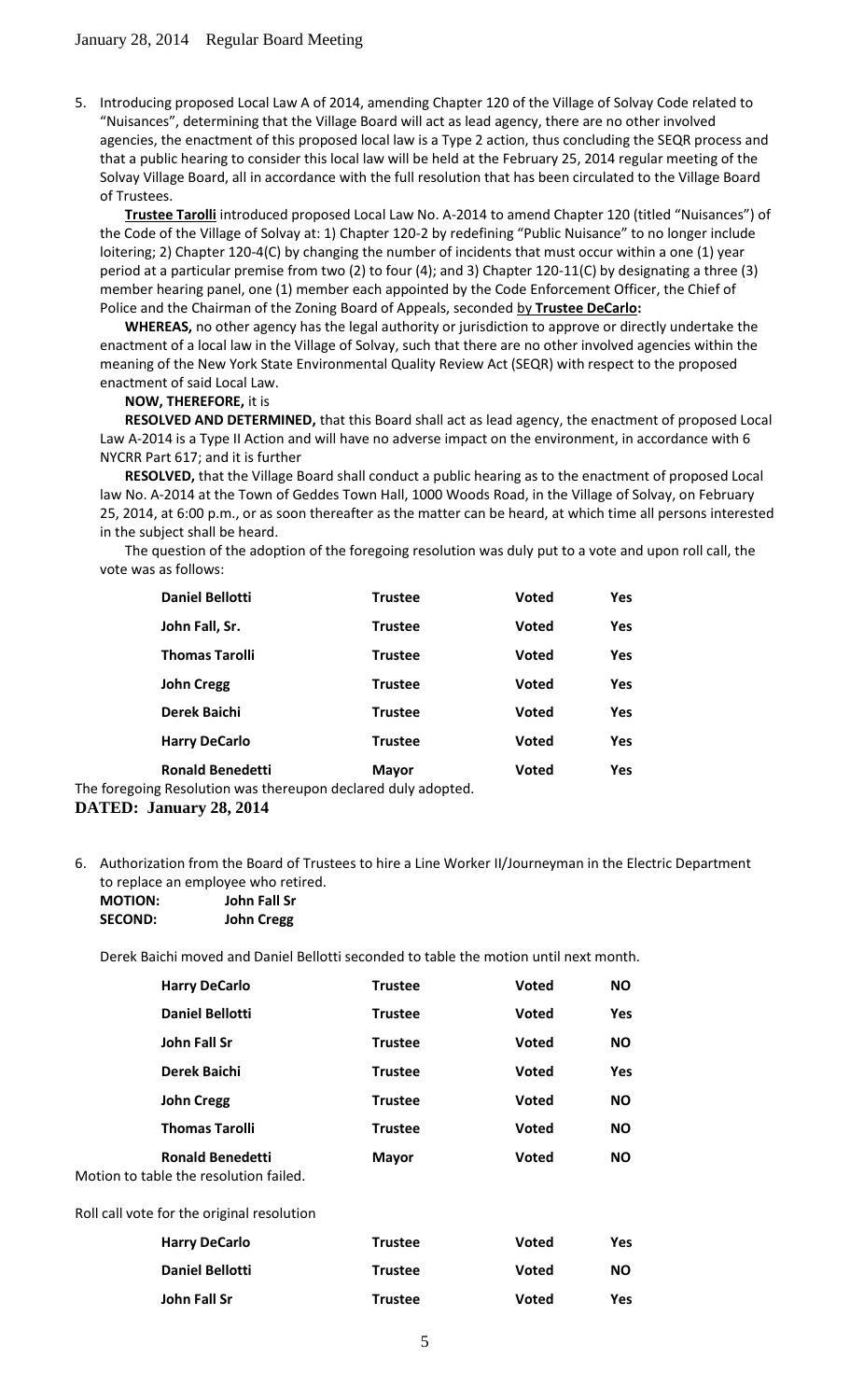| Derek Baichi            | <b>Trustee</b> | Voted        | <b>NO</b> |
|-------------------------|----------------|--------------|-----------|
| <b>John Cregg</b>       | <b>Trustee</b> | <b>Voted</b> | Yes       |
| <b>Thomas Tarolli</b>   | <b>Trustee</b> | <b>Voted</b> | Yes       |
| <b>Ronald Benedetti</b> | <b>Mayor</b>   | <b>Voted</b> | Yes       |

The foregoing Resolution was thereupon declared duly adopted. **DATED: January 28, 2014**

7. Authorization from the Board of Board of Trustees to pay Petrocci Appraisal, Inc. the amount of \$2,500 from Electric, to pay for the cost of two appraisals relating to portions of Boyd Avenue and Mathews Avenue, pertaining to acquisition of such parcels from National Grid. **MOTION: Harry DeCarlo**

| <b>SECOND:</b> | <b>Thomas Tarolli</b> |                       |
|----------------|-----------------------|-----------------------|
| AYES:          | <b>NAYES:</b>         | <b>MOTION CARRIED</b> |

8. Authorization from the Board of Trustees to forward the requested appraisals of Boyd Ave and Mathews Ave parcels to National Grid to progress the Village's acquisition of the subject parcels.

| <b>MOTION:</b> | <b>John Cregg</b> |               |                       |
|----------------|-------------------|---------------|-----------------------|
| <b>SECOND:</b> | John Fall Sr      |               |                       |
| AYES:          |                   | <b>NAYES:</b> | <b>MOTION CARRIED</b> |

9. Authorization from the Board of Trustees to appoint Gail Tarolli as Village Clerk to fill the position vacated by Dave Terrell.

| <b>MOTION:</b><br><b>SECOND:</b> |                         | Derek Baichi<br><b>Harry DeCarlo</b> |                |              |                  |
|----------------------------------|-------------------------|--------------------------------------|----------------|--------------|------------------|
|                                  | <b>Harry DeCarlo</b>    |                                      | <b>Trustee</b> | <b>Voted</b> | <b>Yes</b>       |
|                                  | <b>Daniel Bellotti</b>  |                                      | <b>Trustee</b> | <b>Voted</b> | <b>Yes</b>       |
|                                  | <b>John Fall Sr</b>     |                                      | <b>Trustee</b> | <b>Voted</b> | <b>Yes</b>       |
|                                  | Derek Baichi            |                                      | <b>Trustee</b> | <b>Voted</b> | <b>Yes</b>       |
|                                  | <b>John Cregg</b>       |                                      | <b>Trustee</b> | <b>Voted</b> | <b>Yes</b>       |
|                                  | <b>Thomas Tarolli</b>   |                                      | <b>Trustee</b> | <b>Voted</b> | <b>Abstained</b> |
|                                  | <b>Ronald Benedetti</b> |                                      | <b>Mayor</b>   | <b>Voted</b> | Yes              |

The foregoing Resolution was thereupon declared duly adopted. **DATED: January 28, 2014**

**11.** Authorization from the Board of Trustees to approve the purchase of two breakers for Lakeland substation price not to exceed \$57,500.00.

| <b>MOTION:</b> | <b>Harry DeCarlo</b> |   |                       |
|----------------|----------------------|---|-----------------------|
| <b>SECOND:</b> | John Fall Sr         |   |                       |
| AYES:          | <b>NAYES:</b>        | n | <b>MOTION CARRIED</b> |

12. Authorizing the Mayor to sign checks on behalf of the Village, pursuant to Section 4-400-1k of the New York State Village Law, due to a vacancy in the office of Village Treasurer. **MOTION: Thomas Tarolli SECOND: Derek Baichi AYES: 7 NAYES: 0 MOTION CARRIED**

**13.** Authorization from the Board of Trustees to schedule a Public Hearing to consider the Community Development 5 year plan at this Board's next meeting on February 28, 2014**.**

| <b>MOTION:</b> |              | <b>Thomas Tarolli</b> |                       |
|----------------|--------------|-----------------------|-----------------------|
| <b>SECOND:</b> | John Fall Sr |                       |                       |
| AYES:          |              | <b>NAYES:</b>         | <b>MOTION CARRIED</b> |